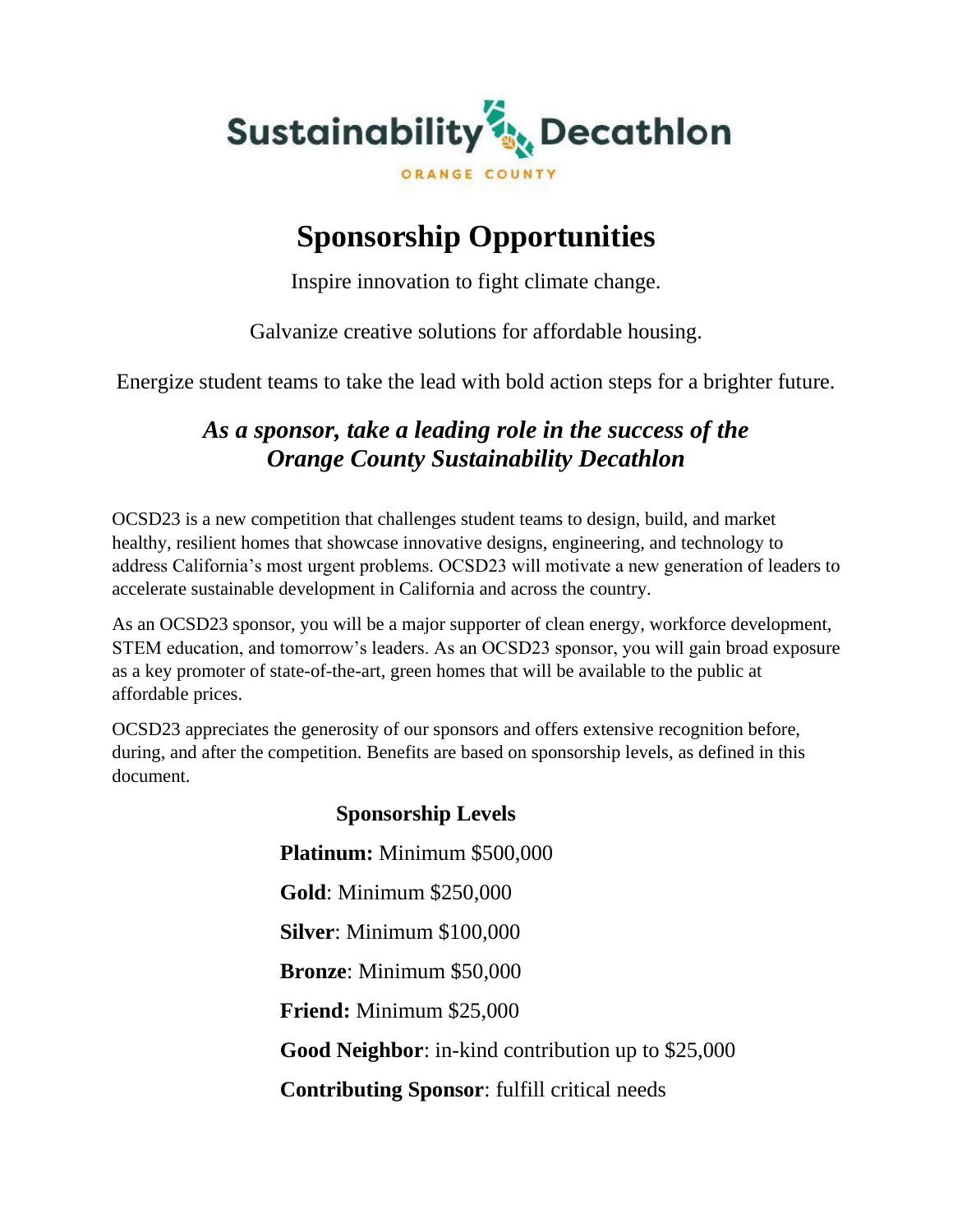

OCSD23 will generate a sponsorship agreement for each contributing sponsor. This agreement will specify the terms, mutual responsibilities, and time frame for the contributions offered. Appropriate authorities from OCSD23 and each sponsor will sign this agreement.

### **Description of Sponsorship Levels**

**Platinum** - Minimum \$500,000

**Benefits -** Sponsor receives highest-profile recognition.

- Sponsor's brand on OCSD23.com web pages that link to Sponsor's website
- Prime placement of Sponsor's brand on the OCSD23 sponsorship page
- Recognition of Sponsor in OCSD23 outreach and social media communications
- Inclusion of Sponsor's brand in OCSD23 media kit, with quote from CEO or President
- Physical signage at OCSD23 onsite event that feature Sponsor's brand (e.g., gateways, competitor nameplates, welcome station signs)
- Sponsor full-page feature in the OCSD23 Visitor Guide for the public
- Exhibit space at the OCSD23 event dedicated to the Sponsor
- Sponsor speaker role at the OCSD23 opening ceremony, final awards ceremony, and victory reception
- Sponsor presentation role at OCSD23 contest award ceremonies for the public and media
- Premier seating at OCSD23 opening ceremony and final awards ceremony
- VIP tours of OCSD23 homes at the competition site
- Use of the OCSD23 brand for one year after the competition
- Provision of Sponsor-branded items for OCSD23 student teams

#### **Gold** - Minimum \$250,000

#### **Benefits**

- Sponsor's brand on OCSD23.com web pages that link to sponsor's website
- Recognition in OCSD23 outreach communications
- Inclusion of sponsor's brand in OCSD23 media kit
- Sponsor half-page feature in the OCSD23 Visitor Guide for the public
- Exhibit space at the OCSD23 event
- Sponsor speaker role at the OCSD23 opening ceremony and final awards ceremony
- Sponsor presentation role at OCSD23 contest award ceremonies for the public and media
- Premier seating at OCSD23 opening ceremony and final awards ceremony
- VIP tours of OCSD23 homes at the competition site
- Use of the OCSD23 brand for one year after the competition
- Provision of Sponsor-branded items for OCSD23 student teams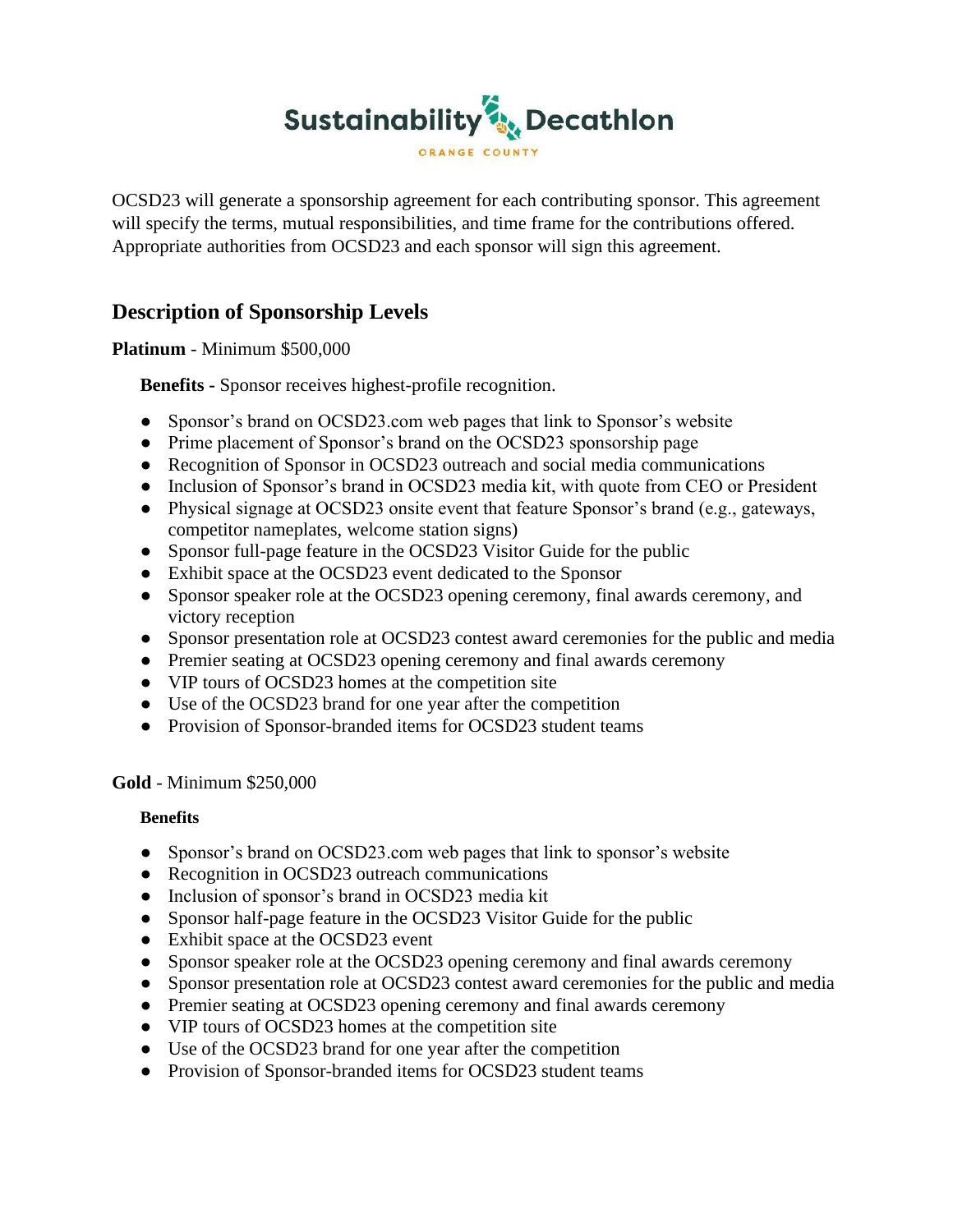#### **Silver** - Minimum \$100,000

#### **Benefits**

- Sponsor's brand on OCSD23.com web pages that link to sponsor's website
- Inclusion of sponsor's brand in OCSD23 media kit
- Sponsor quarter-page feature in the OCSD23 Visitor Guide for the public
- Exhibit space at the OCSD23 event
- Invitations and seating at OCSD23 opening ceremony and final awards ceremony
- VIP tours of OCSD23 homes at the competition site
- Use of the OCSD23 brand for one year after the competition
- Provision of Sponsor-branded items for OCSD23 student teams

#### **Bronze** - Minimum \$50,000

#### **Benefits**

- Sponsor's brand on OCSD23.com web pages that link to sponsor's website
- Inclusion of sponsor's brand in OCSD23 media kit
- Sponsor featured in the OCSD23 Visitor Guide for the public
- Invitations to OCSD23 opening ceremony and final awards ceremony
- VIP tours of OCSD23 homes at the competition site
- Use of the OCSD23 brand for one year after the competition
- Provision of Sponsor-branded items for OCSD23 student teams

#### **Friend** - Minimum \$25,000

#### **Benefits**

- Sponsor's brand on OCSD23.com web pages that link to sponsor's website
- Inclusion of sponsor's brand in OCSD23 media kit
- Sponsor featured in the OCSD23 Visitor Guide for the public
- Invitations to OCSD23 opening ceremony and final awards ceremony
- Use of the OCSD23 brand for one year after the competition

#### **Good Neighbor** - in-kind contribution up to \$25,000

#### Examples include:

- Basic safety equipment and tools during OCSD23 assembly and deconstruction periods (e.g., goggles, gloves, tape measures, hammers, screws, screwdrivers, drills, etc.)
- Drinking water stations for competition staff, participants, and visitors
- Coffee and breakfast for teams during the assembly period and deconstruction period
- Lunches for teams during OCSD23 assembly period and deconstruction period
- Benches, seating, and shading for visitors during the competition
- Transportation and shuttle service to and from the event site for OCSD23 participants
- Signage for the OCSD23 onsite event
- Other open to sponsor suggestions